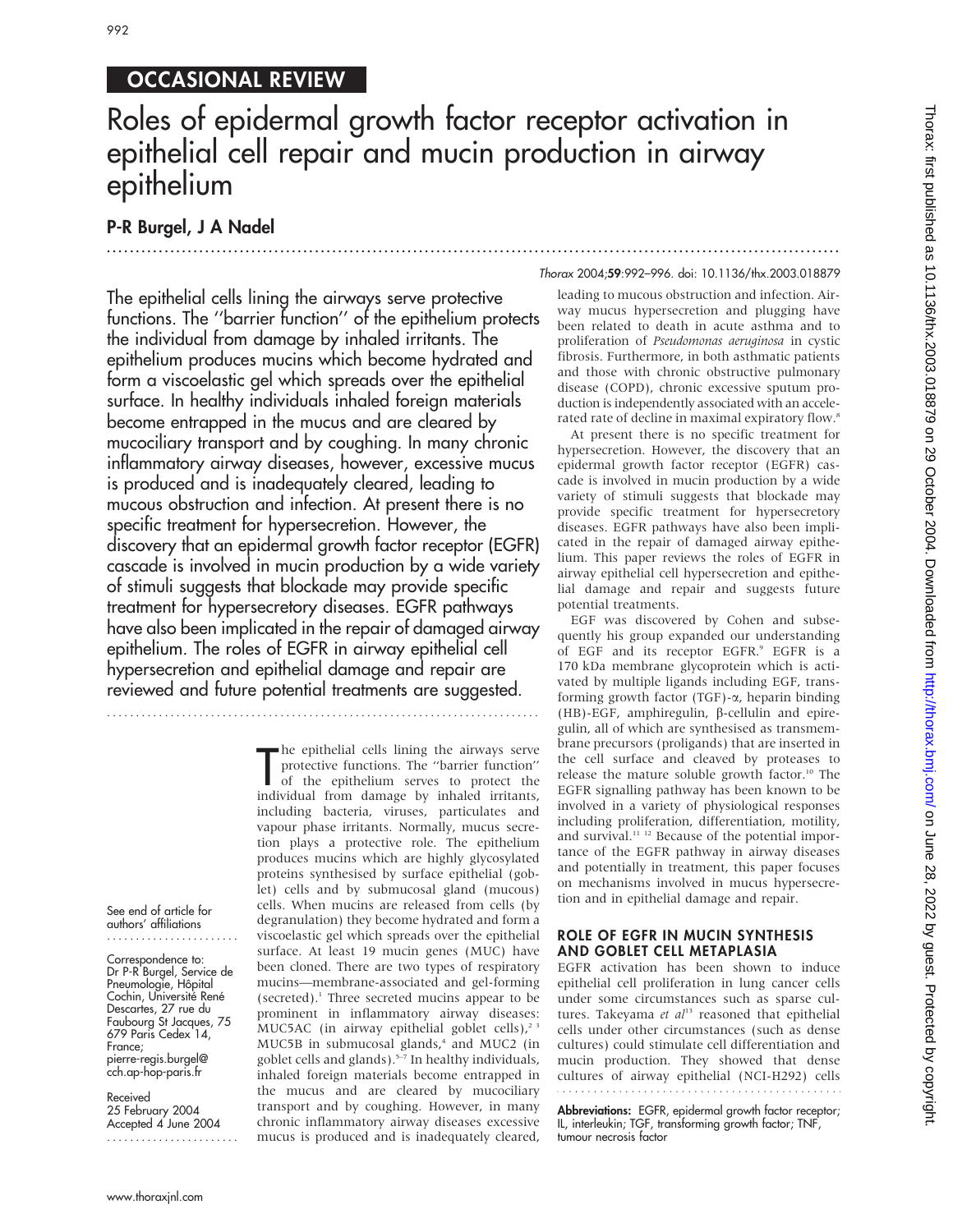resulted in MUC5AC mucin gene expression and protein production. They also showed that addition of EGFR ligands (EGF and TGF-a) to the densely cultured epithelial cells upregulates MUC5AC gene and protein expression in airway epithelial cells in vitro. Using selective inhibitors of EGFR tyrosine kinase phosphorylation, they reported that EGFR ligand induced mucin MUC5AC synthesis is dependent on EGFR activation.<sup>13</sup> Perrais et  $al^{14}$  confirmed that EGF and TGF-a induce MUC5AC and MUC2 mucin synthesis in airway epithelial cells.

Takeyama et  $al^{13}$  extended these findings by studying mechanisms of goblet cell metaplasia in rat trachea in vivo. Tumour necrosis factor-a induces EGFR expression in airway epithelial cells. Subsequent administration of an EGFR ligand (EGF, TGF-a) caused EGFR activation of a downstream cascade, leading to mucin production (fig 1). From these studies, the authors concluded that activation of airway EGFR causes mucin production. After these original studies, several reports identified EGFR as a key target leading to mucin synthesis and/or goblet cell metaplasia in response to various stimuli (box 1).

#### ROLE OF EGFR IN AIRWAY EPITHELIAL REPAIR

The role of EGFR activation in mediating epithelial repair has been shown in various cell types in vitro including keratinocytes,<sup>26</sup> mammary epithelial cells,<sup>27</sup> and alveolar epithelial cells.<sup>28</sup> In 1993 Barrow et  $al^{29}$  hypothesised that EGFR ligands and other growth factors mediate bronchial epithelial repair. They showed that administration of aerosolised EGF plus PDGF for 2 weeks enhanced repair of sheep tracheal epithelium after cotton smoke injury in vivo. It was suggested that cell proliferation and differentiation were responsible for accelerated epithelial restitution, but the cellular mechanisms were not identified. Kim et  $a^{130}$  hypothesised that EGF accelerates wound closure in airway epithelial

### Box 1 Examples of stimuli that induce mucin synthesis in vitro or in vivo by EGFR activation in airways

### In vitro experiments

- Bacterial products:
- $-$  P aeruginosa supernatant<sup>15</sup>
- Lipopolysaccharide (LPS)<sup>15 16</sup>
- Lipoteichoic acid (LTA)<sup>17</sup>
- Phorbol 12-myristate 13-acetate (PMA)<sup>16</sup>
- $\bullet$  Cigarette smoke<sup>18</sup>
- Inflammatory cells:
- Neutrophils<sup>19</sup>
- $-$  Eosinophils<sup>20</sup>
- Serine proteases:
- Human neutrophil elastase<sup>21</sup>
- $-$  Human airway trypsin-like protease<sup>22</sup>

### In vivo experiments

- $\bullet$  Th2 cells
- Antigen (ovalbumin)<sup>13</sup>
- $-$  IL-13<sup>23</sup>
- Mechanical damage of epithelium<sup>24</sup>
- Cigarette smoke<sup>18</sup>
- $\bullet$  Leukotrienes<sup>25</sup>

cells independently of cell proliferation. Culturing guinea pig airway epithelial cells in vitro, they found that EGF accelerates closure of small wounds in confluent epithelial monolayers over 24 hours and that EGF elicits migration of airway epithelial cells, suggesting that early events in EGF mediated wound closure involve cell migration. Subsequent work in cultured human airway (16HBE 14o-) epithelial cells showed that EGF induced epithelial repair occurs within 18 hours and that cell proliferation does not occur at this time,<sup>31</sup> establishing that EGF promotes airway epithelial repair via cell migration in this model. However, it is likely that cell proliferation is implicated in the repair of larger wounds in the airway epithelium. Puddicombe et  $al^{32}$  showed that both EGF and another EGFR ligand, heparin binding EGF (HB-EGF), promote wound closure in airway epithelial cells. Using a selective EGFR tyrosine kinase inhibitor (AG 1478), they implicated EGFR activation in ligand induced wound closure. Because inhibition of EGFR tyrosine kinase phosphorylation also inhibited wound closure under basal conditions (serum free culture medium), the authors suggested that autocrine mechanisms are involved in EGFR mediated repair mechanisms in airway epithelial cells. Figure 2 shows the suggested steps leading to airway epithelial repair after injury.

### MECHANISMS OF EGFR EXPRESSION AND ACTIVATION BY DIFFERENT STIMULI

The expression of EGFR is sparse in the airway epithelium of pathogen free rodents (rats, mice) and in the upper and lower airways of normal humans.<sup>3 33</sup> However, EGFR expression in airway epithelium is increased in response to various inflammatory stimuli including TNF- $\alpha$ ,<sup>13</sup> mechanical damage, $24 \times 32$  cigarette smoke,<sup>18</sup> and inhalation of noxious products such as naphthalene<sup>34</sup> or bleomycin.<sup>35</sup>

EGFR activation may involve two different pathways ligand dependent and ligand independent EGFR tyrosine phosphorylation. In ligand dependent EGFR tyrosine phosphorylation, EGFR ligands bind to EGF receptors in the extracellular domain and activate them (fig 3, left side) while, in ligand independent EGFR tyrosine phosphorylation, EGFR tyrosine phosphorylation occurs in the absence of exogenous EGFR ligands (fig 3, right side). Ligand independent EGFR phosphorylation is reported in response to oxidative stress<sup>36</sup> that can be produced by cigarette smoke<sup>18</sup> and by activated neutrophils.<sup>19</sup> However, it was later realised that airway epithelial cells, in addition to expressing EGFR, express EGFR proligands on their surface. As will be seen below, some of these stimuli (such as cigarette smoke) can induce shedding of EGFR proligands from the epithelial cell surface, leading to ligand binding to the receptor and ligand dependent EGFR activation.<sup>37</sup> Neutrophils are present in the airways of patients with hypersecretory diseases such as COPD, acute severe asthma, and cystic fibrosis and could promote ligand independent EGFR activation and mucin synthesis via the release of oxygen free radicals. Other inflammatory cells (such as macrophages and eosinophils) recruited to the airway epithelium in inflammatory respiratory diseases express EGFR ligands,<sup>38</sup> 39</sup> raising the possibility that interactions between these cells and epithelial cells could result in ligand dependent activation of EGFR signalling cascades and mucin production. Borchers  $et$   $al<sup>40</sup>$  showed that exposure of mice to acrolein, a product of cigarette smoke, results in goblet cell metaplasia. They suggested that the effect was due to macrophage elastase. Kim et  $al^{41}$  have recently shown that macrophages induce mucin production in cultured airway epithelial cells. Burgel et  $al^{20}$  showed that isolated human eosinophils, when activated, induce mucin synthesis in cultured airway epithelial cells by EGFR activation. Soluble TGF-a was increased in cell culture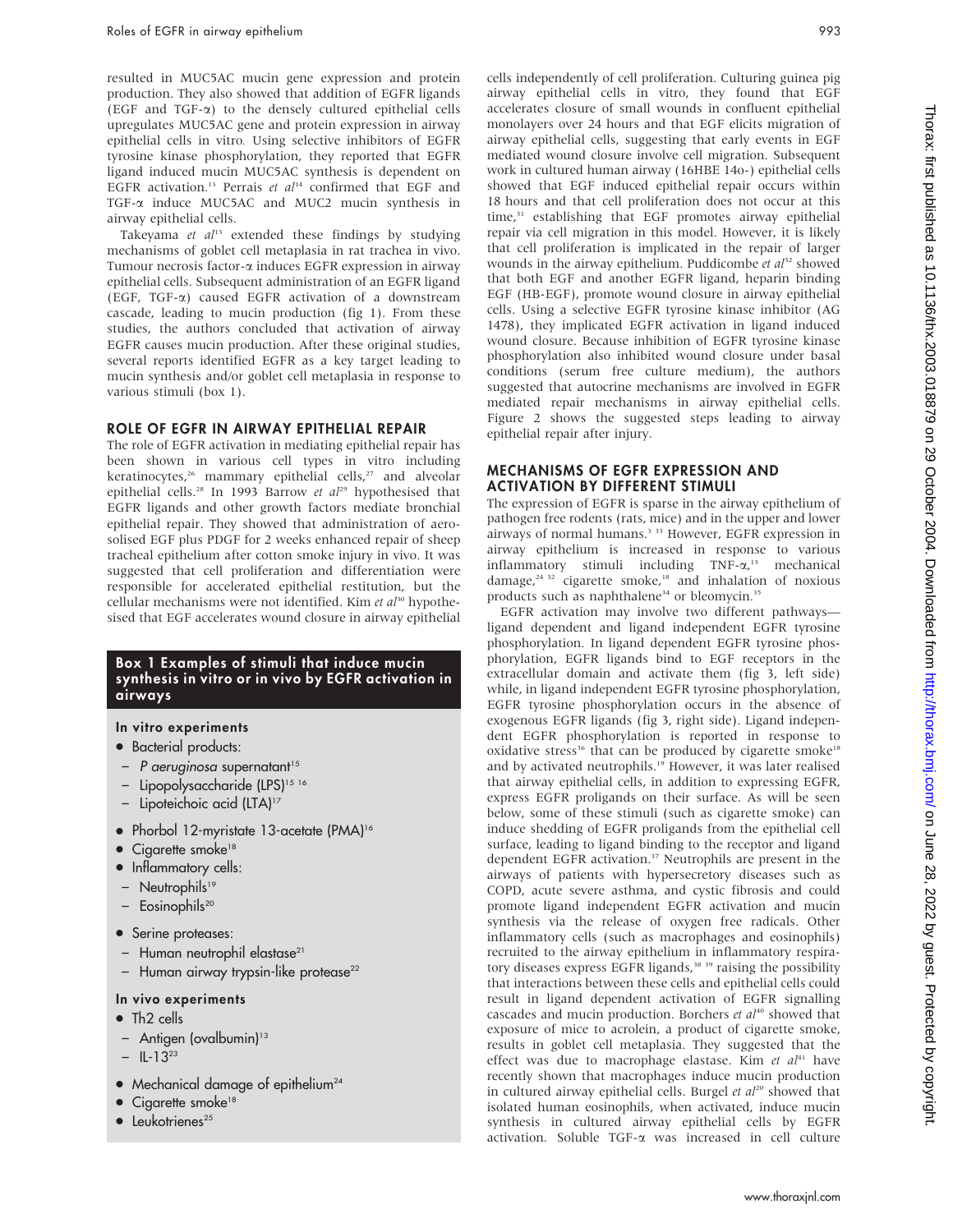

Figure 1 Epidermal growth factor (EGF) receptor expression and activation in goblet cell mucin production. Airway epithelial cells of pathogen free rats and lower airways of healthy humans show sparse expression of EGF receptors. Stimulation by tumour necrosis factor (TNF)-a induces EGFR expression in progenitor cells in airway epithelium but not mucin production. Release of exogenous EGFR ligands (such as transforming growth factor (TGF)-a) results in ligand binding to EGFR, EGFR activation, and subsequent mucin production in goblet cells (shown by dark granules in light cells).

medium of epithelial cells stimulated with activated eosinophils, and a blocking antibody to TGF-a reduced mucin synthesis. These results implicated an EGFR cascade and suggested that  $TGF-\alpha$  is involved in the response.

Airway epithelial cells express several EGFR ligands—for example, EGF, TGF- $\alpha$ , HB-EGF, and amphiregulin.<sup>42</sup> Various stimuli have been reported to increase the expression of selected ligands in experimental models in vitro and in vivo, but mechanisms of inducing this expression are unknown. Among these stimuli are those that induce mucin production—for example, IL-13,<sup>43</sup> cigarette smoke,<sup>44</sup> and acrolein<sup>1</sup> or stimuli used in studies of airway remodelling and repair for example, vanadium,<sup>45</sup> bleomycin,<sup>35</sup> naphthalene,<sup>34</sup> and compression of bronchial epithelial cells in vitro.<sup>46</sup>

In the epithelium, EGFR proligands are synthesised as membrane anchored molecules that are cleaved by proteases to become activated.10 Metalloproteases cleave EGFR proli-



Figure 2 Suggested steps of airway epithelial repair after epithelial damage by irritant stimulus. Normal airway epithelium contains few mucin producing (goblet) cells. Inhalation of foreign particles or noxious agents (dark rectangles) may induce loss of surface airway epithelial cells (epithelial damage) followed by a step by step repair process: (1) migration of epithelial cells from the borders of the wound followed by (2) cell proliferation; (3) when newly formed epithelial cells become confluent they undergo contact inhibition followed by (4) cell differentiation into mucin producing cells. Of course, goblet cell differentiation does not necessarily require prior epithelial damage. Mucus release in the lumen assists in clearance of foreign materials via mucociliary clearance and cough actions on the mucociliary ''blanket''. The mucus cells then gradually disappear and the epithelial structure returns to normal (epithelial restitution).

gands in response to activation by G-protein agonists in mammary epithelial cells.<sup>47</sup> Lemjabbar et al showed that lipoteichoic acid (LTA), a component of Gram positive bacterial cell walls, induces mucin synthesis by activating EGFR in airway epithelial cells.<sup>17</sup> Mechanisms of EGFR activation in this model are reported to involve recognition of LTA by platelet activating factor receptor (PAFR), a G-protein coupled receptor that activates a membrane anchored metalloprotease, ADAM 10, resulting in cleavage of proHB-EGF, EGFR activation, and mucin synthesis. Shao et  $al^{16}$ showed that TNF- $\alpha$  converting enzyme (TACE/ADAM 17), another member of ''a disentegrin and metalloprotease'' (ADAM) family, is an important regulator of EGFR activation leading to mucin synthesis in airways. Using cultured human airway epithelial cells, these authors showed that phorbol 12 myristate 13-acetate (PMA), an activator of TACE, and pathophysiological stimuli (such as lipopolysaccharide (LPS), supernatant of the Gram negative bacteria P aeruginosa, and cigarette smoke) induce mucin synthesis.<sup>16 37</sup> Importantly, knockdown of TACE by specific small interfering RNA prevented EGFR activation and mucin synthesis by these stimuli. Mechanisms involved are cleavage of epithelial membrane anchored proTGF-a by TACE, binding of soluble TGF-a to EGFR, and subsequent phosphorylation of EGFR leading to mucin synthesis. Thus, bacterial products of Gram positive and Gram negative bacteria induce mucin synthesis in airway epithelial cells in vitro by shedding of EGFR proligands leading to autocrine activation of an EGFR cascade. Cleavage of epithelial proligands and autocrine activation of EGFR can also be promoted by neutrophil proteases: Kohri et  $al^{21}$  reported that induction of mucin synthesis by the serine protease human neutrophil elastase (HNE) causes EGFR activation: HNE causes the cleavage of membrane anchored proTGF-a from the epithelial surface resulting in the release of mature  $TGF-\alpha$  which binds to EGFR, causing EGFR activation and mucin synthesis. An EGFR blocking antibody inhibited the response to elastase, implicating a ligand dependent process. Voynow et al<sup>48</sup> reported that the increase in MUC5AC mRNA following exposure to human neutrophil elastase could be due to increased mRNA stability.

These results implicate EGFR activation by a wide variety of stimuli, and various paracrine interactions among cells and molecules are responsible for the effects on the airway epithelium.

### FUTURE CLINICAL STUDIES

Mucous hypersecretion contributes to morbidity and mortality in various airway inflammatory diseases (such as asthma, COPD, cystic fibrosis, and nasal polyposis), but no treatment to prevent hypersecretion currently exists. Airway mucus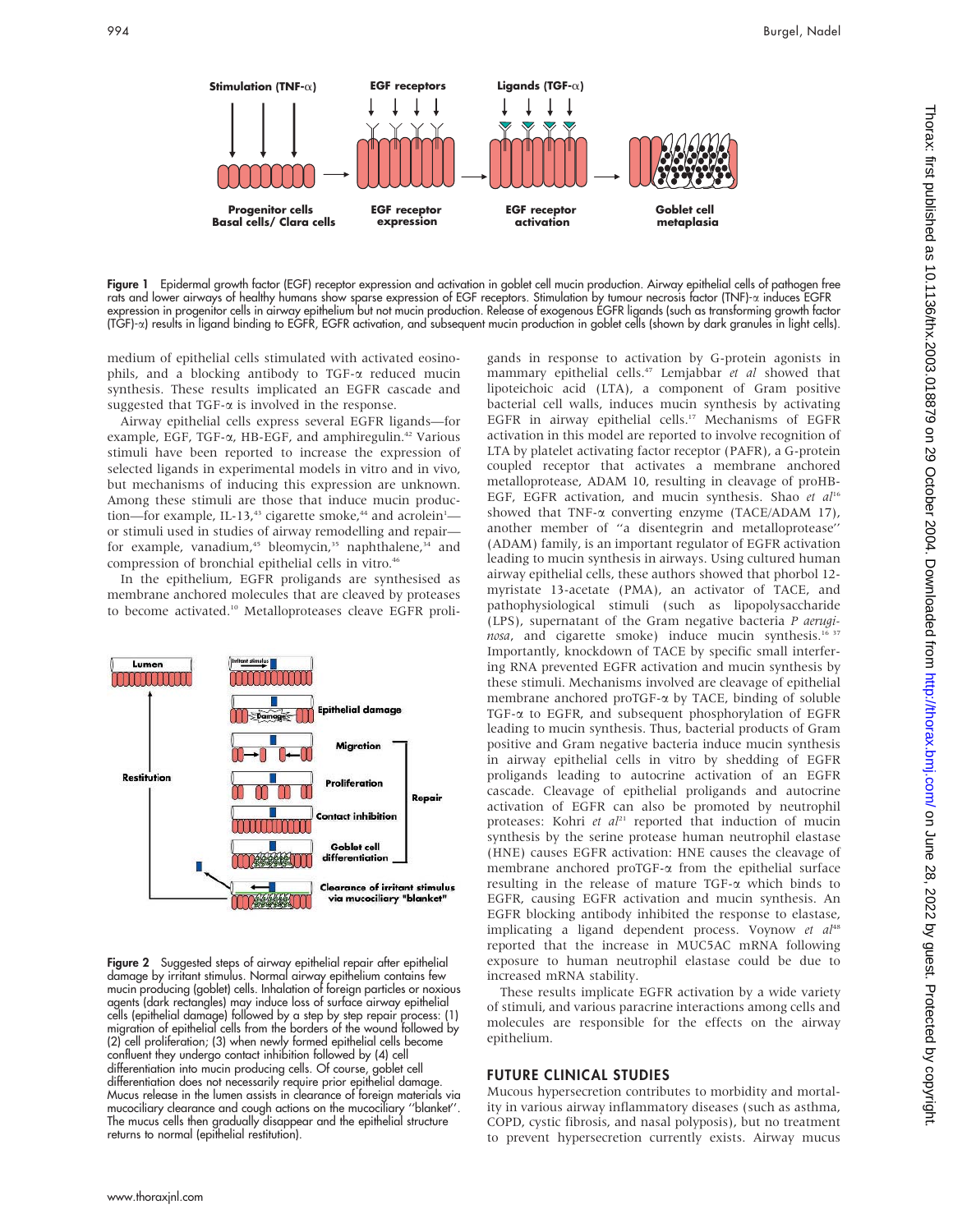

Figure 3 Examples of ligand dependent and ligand independent EGFR activation leading to mucin synthesis. Binding of EGFR ligands (triangles) in the extracellular domain in airway epithelial cells is followed by phosphorylation of tyrosine residues (P) in the intracellular domain (ligand dependent activation). Active (soluble) ligands (exemplified by TGF-a) may be released by recruited inflammatory cells (such as eosinophils and macrophages) or produced by cleavage of membrane anchored proligand (exemplified by proTGF-a). The proligand may be cleaved by neutrophil proteases (such as human neutrophil elastase) or by epithelial membrane anchored proteases (such as ''a disentegrin and metalloprotease'' (ADAM) family exemplified by ADAM 17/TNF-a converting enzyme) in response to stimuli such as *P aeruginosa* bacteria. Alternatively, activation of EGFR may occur in the absence of ligand binding (ligand independent activation) by phosphorylation of tyrosine residues in the intracellular domain directly (no ligand) in response to stimuli (such as cigarette smoke, activated neutrophils producing oxidative stress). Oxygen free radicals have also been shown to activate shedding of EGFR proligands in epithelial cells resulting in EGFR activation. Regardless of the mechanisms (ligand dependent or ligand independent) of EGFR activation, phosphorylation of tyrosine residues in the intracellular domain triggers a downstream cascade leading to mucin gene and protein synthesis.

hypersecretion can occur with limited clinical symptoms (especially in peripheral airways where cough receptors are absent and where extensive mucous plugging may be undetected by pulmonary function tests), and reproducible biological measurement of mucus production in airway secretions (for example, sputum and bronchoalveolar lavage fluid) in human diseases is difficult. Determining the outcomes in clinical studies of treatments that target mucus hypersecretion in humans is therefore complicated. In a recent study we assessed the effects of an intranasal corticosteroid on mucus production in nasal polyps.49 One nasal polyp was removed surgically before treatment and another was removed after 8 weeks of treatment with intranasal fluticasone (400 mg/day) in nine subjects. The polyp tissues were examined morphometrically. Evaluation of alcian blue (AB)/PAS staining for mucus glycoconjugates and staining with a monoclonal antibody to MUC5AC mucin in the epithelium showed that steroids did not affect mucin protein expression. Similarly, MUC5AC mRNA, assessed by in situ hybridisation, was expressed in epithelium before and after treatment, suggesting that intranasal corticosteroids do not reduce mucus production in nasal polyps. We suggest that, because of their location and accessibility, nasal polyps provide a convenient ''model'' for evaluating various treatments in the suppression of mucin production in the respiratory system.

The finding that various pathophysiological stimuli converge in the EGFR pathway to induce mucin production and goblet cell metaplasia provides new therapeutic opportunities, using treatment targeting mechanisms of EGFR expression or EGFR activation. TNF-a is increased in airways

in hypersecretory diseases and may contribute to EGFR expression.13 Inhibitors of TNF-a or TNF-a receptors are in clinical use for rheumatoid arthritis and should be evaluated for treating hypersecretion. Small molecules inhibiting EGFR tyrosine kinase phosphorylation or monoclonal antibody to EGFR are undergoing clinical trials in patients with nonsmall cell lung cancer with minimal toxicity.<sup>50</sup> Clinical studies using molecules targeting EGFR activation in hypersecretory diseases will be of interest. Because various proteases (such as neutrophil elastase and members of the ADAM family of metalloproteases) have been implicated in the cleavage of EGFR proligands and in EGFR activation (see above), it is conceivable that treatments which inhibit these molecules might prevent mucus hypersecretion.

Damage to the airway epithelium has been described in asthma.51 EGFR expression is increased in asthmatic epithelium and activation of EGFR contributes to airway epithelial repair.32 Because recombinant EGF has been reported to have beneficial effects in ulcerative colitis,<sup>52</sup> a recent review suggests that the use of recombinant EGF may be beneficial in the treatment of asthma.<sup>53</sup> In processes where the predominant abnormality is epithelial damage, activation of EGFR may therefore result in improved wound healing. However, in diseases where mucin hypersecretion predominates, inhibition of EGFR phosphorylation could result in reversal of the pathophysiological process.

In conclusion, there is increasing evidence that EGFR is an important player in regulating mucus production in airway epithelium and in the repair of epithelium after injury. Studies performed in recent years have contributed to a better understanding of cellular and molecular mechanisms